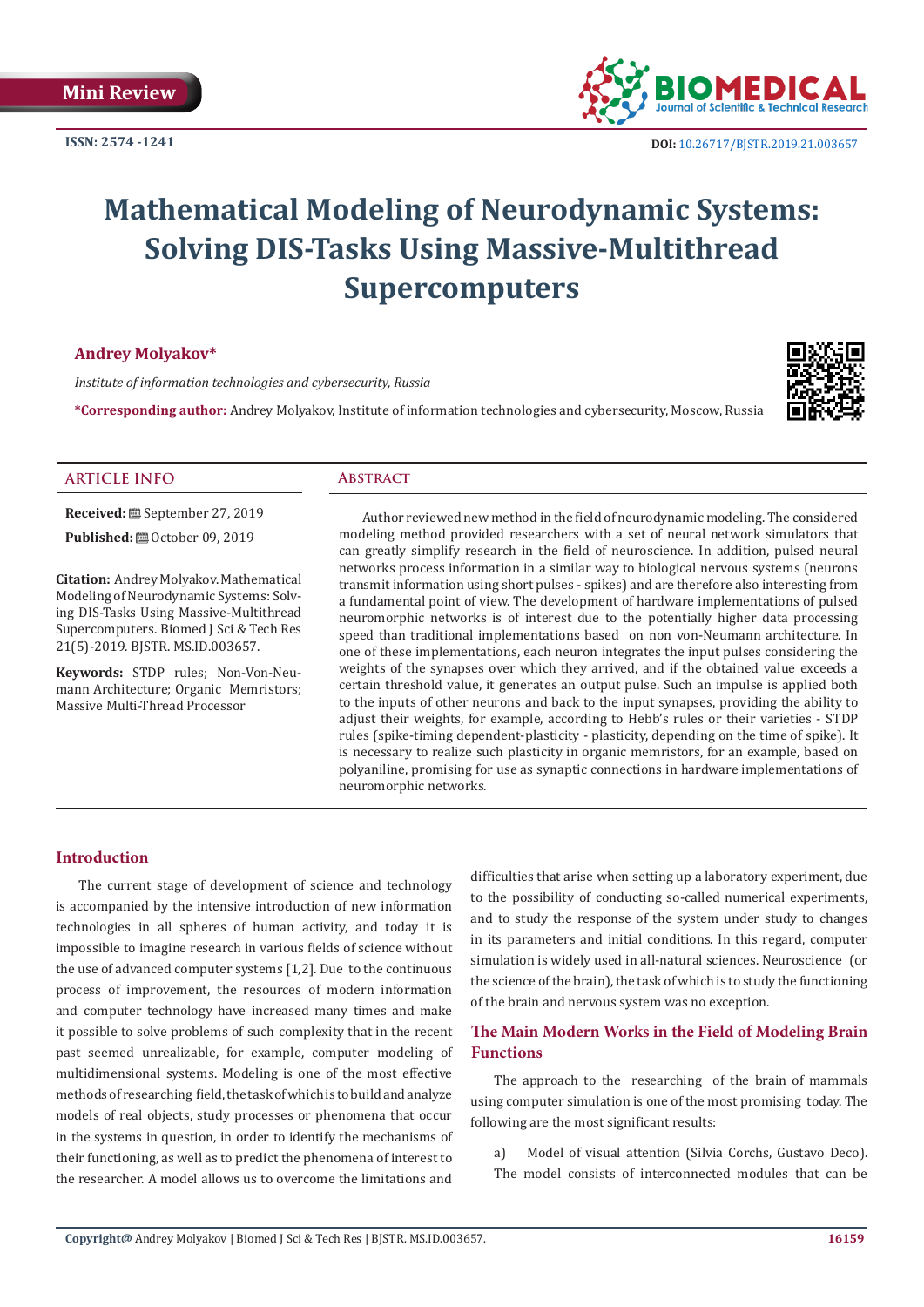connected by different areas of the dorsal and ventral paths of the visual cortex.

b) Model II / III layers of the neocortex (Mikael Djurfeldt, Mikael Lundqvist)

c) This model was implemented on a Blue Gene / L supercomputer. It includes 22 million neurons, 11 billion synapses and corresponds to the cerebral cortex small mammal.

d) Self-sustaining irregular activity in a large-scale model of the hippocampal region (Ruggero Scorcioni, David J. Hamilton and Giorgio A. Ascoli).

e) The model consists of 16 types of neurons and 200,000 neurons. The number of neurons and their connections correspond to the anatomy of the rat brain. In the project, the authors analyze the emerging activity of the network and the effect on it of a decrease in the size or relationships of the network model.

f) Blue Brain Project (Markram H. et al.)

g) Model of the mammalian thalamocortical system (E.M. Izhikevich and G.M. Edelman).

Let us dwell on some of them in more detail.

#### **Blue Brain Simulation Project**

The Blue Brain project started on July 1, 2005 as a result of a collaboration between the Swiss Federal Technical Institute of Lausanne (École Polytechnique Fédérale de Lausanne - EPFL) and IBM Corporation. The aim of the project is a detailed modeling of individual neurons and the typical columns of the neocortex of the brain formed by them - neocortical columns [3]. The neocortex is located in the upper layer of the cerebral hemispheres, has a thickness of 2-4 mm and is responsible for higher nervous functions - sensory perception, execution of motor commands, spatial orientation, conscious thinking and, in people, speech. Humans brain has six horizontal layers of neurons that differ in type and nature of connections. Vertically, neurons are combined into so-called cortex columns, the functioning of which represents the basis for cognitive and sensory processing of information in the brain. Each such column contains about 10 thousand neurons with a complex but ordered structure of communication between them and with external, in relation to the column, neurogroups. The basis for constructing a biologically relevant model was data on the morphology and dynamics of activity of rat neurons and data on the physiology of the neuron obtained over the past decades of nerve cell research. According to these data, the positions of various types of cells in space, their detailed morphology and architecture of intercellular interactions were recreated on a supercomputer. To calculate the evolution of the model, the NEURON simulator was used, containing implementations of models whose parameters were adjusted to fit experimental data [4].

Method was proposed for automatically adjusting the parameters of compartmental models of neurons by large sets of experimental responses in the work. In the framework of this project, the neuron model considers the differences between the types of neurons, the spatial geometry of the neurons, and the distribution of ion channels along the surface of the cell membrane. The developers of the model note that a variety of types of neurons combined into a neurogroup is very important for the implementation of the cognitive functions of this group, with each type of neuron present in certain layers columns, and the spatial arrangement, density and distribution volume of neurons of various types serve as the basis for the orderly distribution of activity over the network in whole. The model also considers that the exact shape and structure of a neuron affects its electrical properties and the ability to connect with other neurons, and the electrical properties of a neuron are determined by the variety of ion channels. To simulate a neural network, the project uses the Blue Gene supercomputer, which allows calculating the distribution of electrical activity inside neocortical column in real time. In case of its successful implementation, fundamentally new class of artificial cognitive systems will be born, a new paradigm of computational architecture with numerous practical applications in all areas of human activity [5,6]. However, model processes considering the adaptability and plasticity of hundreds of millions of neurons, fundamentally new supercomputers with Petabytes of data, a globally addressable memory and massive multithread architecture will be required. It is necessary to support a revolutionary direction in the development of supercomputer technologies.

# **Izhikevich's Computer Model of Brain**

One of the most striking projects on Large-scale modeling of the brain was carried out by Eugene Izhikevich and Gerald Edelman. They built a computer model of the thalamocortical mammalian system based on data on the human brain. As noted earlier, modeling such complex objects as the brain requires the use of high-performance computer systems. In this project, a computational cluster (a group of computers, united by high-speed communication channels and representing from the point of view of the user a single hardware resource) Beowulf, consisting of widely common hardware running an operating system distributed with source codes. A feature of such a cluster is scalability, that is, the possibility of increasing the number of system nodes in order to increase the performance of a computer. Nodes in a cluster can be any commercially available stand-alone computers. The Beowulf cluster consisted of 60 nodes with a 3GHz processor and 1.5GB of RAM on each. To create a computer model, we used the C programming language and MPI technology, which allows us to distribute processing data between compute nodes [7,8]. Нighly detailed model that needed such computational power to calculate simulates the work of a million spike neurons, which are calibrated to repeat the behavior of known types of neurons observe*d in*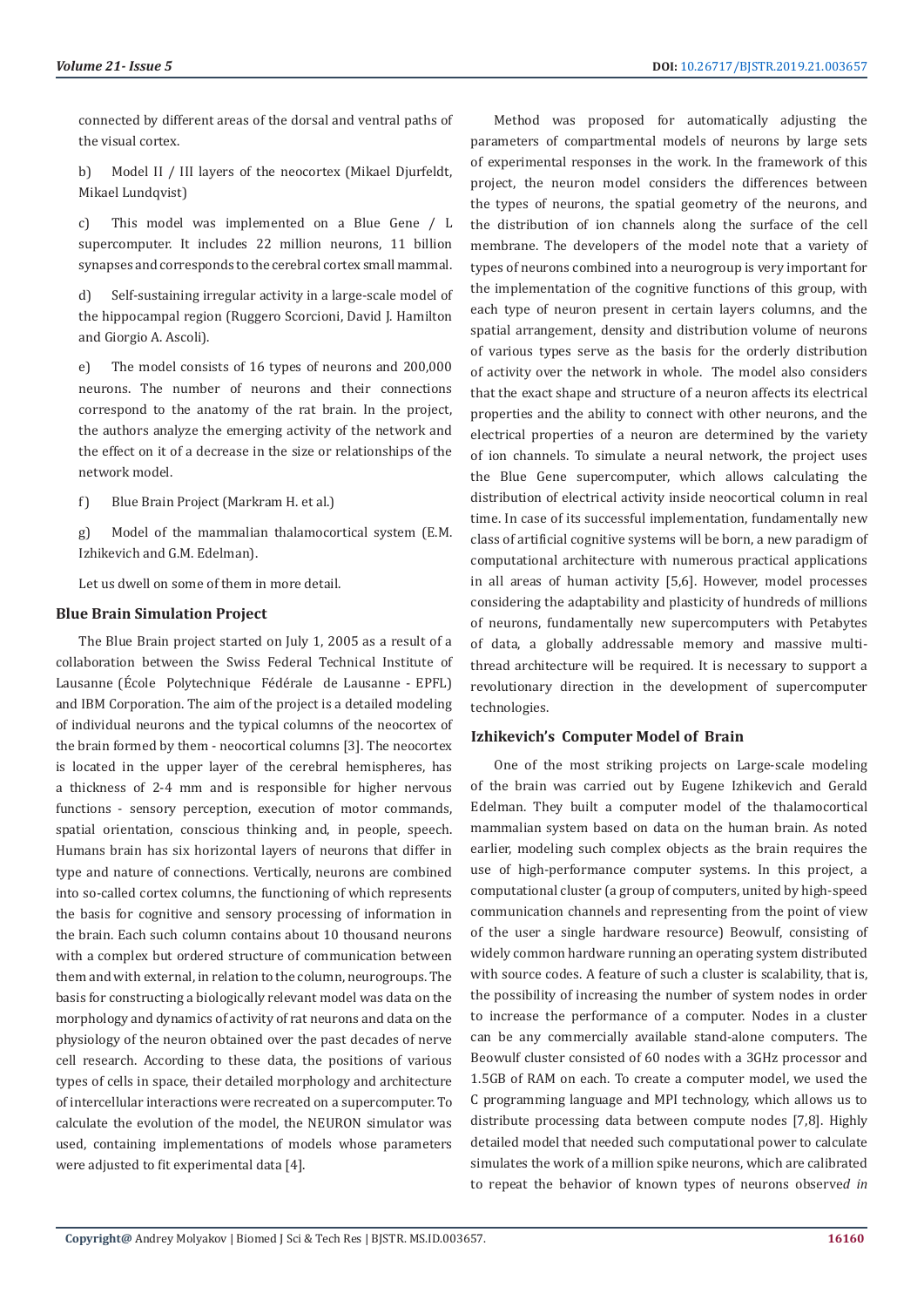*vitro* in the rat brain. To set the position of model cells, we used experimental data on the coordinates of human brain cells. In the modeling process, 22 types of neural cells were used, which are obtained by changing the parameters of the Izhikevich's model.

Depending on the morphology and target level, 8 types of exciting neurons were distinguished among model neurons [p2 / 3, ss4 (L4), ss4 (L2 / 3), p4, p5 (L2 / 3), p5 (L5 / 6), p6 (L4), p6 (L5 / 6)] and 9 types of brake [nb1, nb2 / 3, b2 / 3, nb4, b4, nb5, b5, nb6, b6]. Almost half a billion synapses with the corresponding receptors, short-term synaptic plasticity, and long-term STDP ductility. For computational performance reasons, the density of model neurons and synapses per square millimeter surface has been reduced. Therefore, model neurons had fewer synapses and less detailed dendritic trees compared to real neurons. To initialize the model, it took about 10 minutes and 1 minute each to calculate 1 second in the model (a submillisecond time step was used). The model reproduces macroscopic modes characteristic

of ordinary brain activity, arising spontaneously as a result of interactions between anatomical and dynamic processes. Describes spontaneous activity, sensitivity to changes in individual neurons, the appearance of waves and rhythms, connection functionality in various scales. A simplified diagram of the microcircuit structure of the laminar cortex (top) and thalamic nuclei (bottom). The scheme is a six-layer structure and contains thalamic nuclei. The diagram is based on in vitro studies of cat visual cortex neurons. Diagram on Figure 1 is taken from [9]. To understand the fullness of the picture, it is necessary to solve Data intensive tasks (socalled DIS-tasks) on computers with a new electronic base and non von-Neumann architecture. Classical superclusters are not suitable for breakthrough trends in modern science. The process of processing information in pulsed neuromorphic networks has potential advantages over formal (stationary) neural networks: the ability to use local rules for training weights of the connections of neighboring neurons, more flexible adaptation to time-varying input data and lower power consumption.



**Figure 1:** A simplified diagram of the microcircuit structure of the laminar cortex (above) and thalamus nuclei (below). The scheme is a six-layer structure and contains thalamic nuclei. The diagram is based on in vitro neuron studies. cat's visual cortex.

### **Conclusion**

The brain is the hardest object consisting of a large number of different types of cells, including the main signaling cells - neurons (cells that generate and transmit electrical pulses capable of forming networks through contacts called synapses), glial cells

that regulate metabolism, blood vessel cells, etc. Modeling such systems, complex in internal connections and large in the number of elements, using modern personal computers is extremely difficult, due to the large computing capacity of the resulting models. However, using supercomputer technologies eliminates this obsta